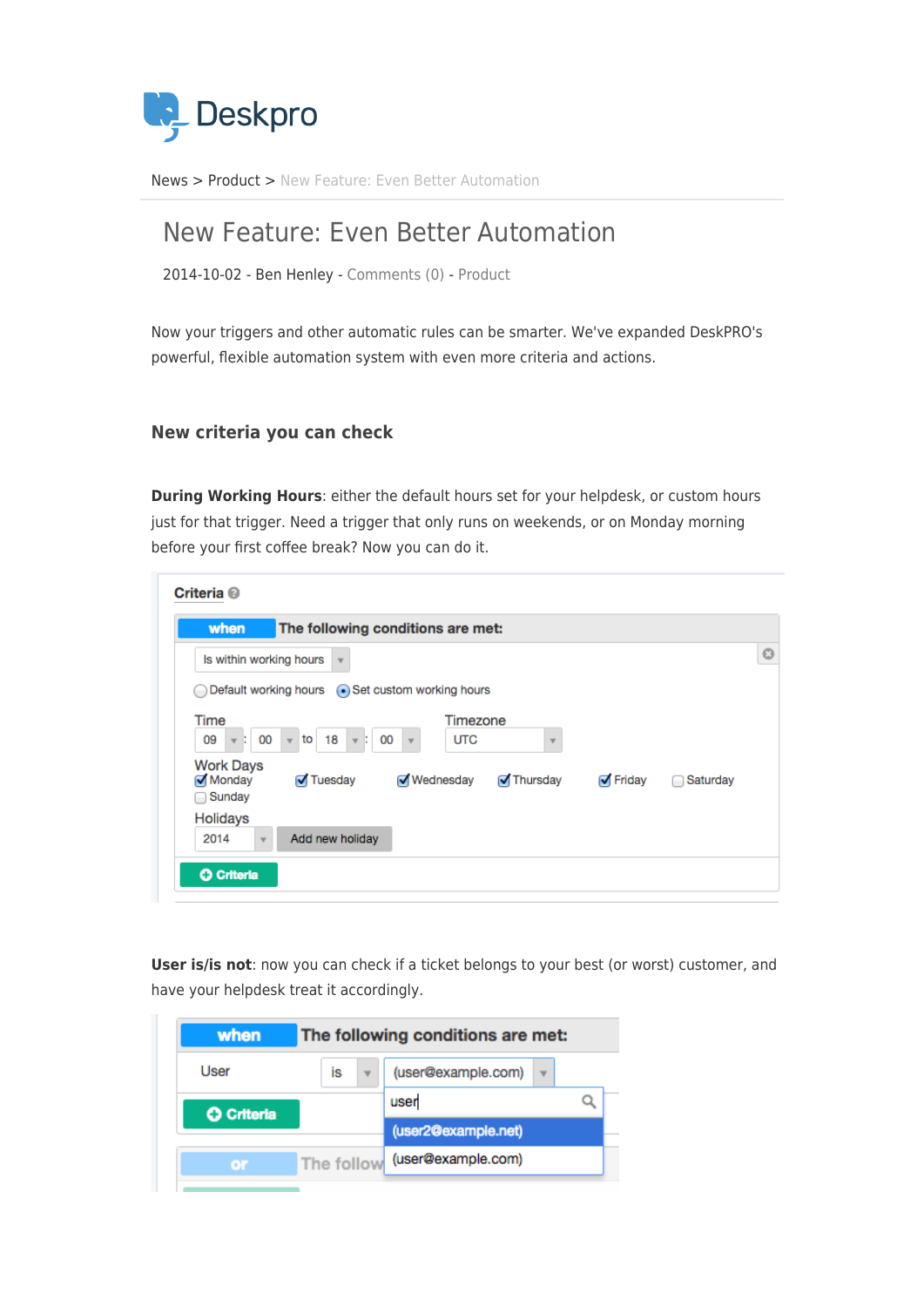| when              |            |                         | The following conditions are met: |  |
|-------------------|------------|-------------------------|-----------------------------------|--|
| Organization      | is         | $\overline{\mathbf{v}}$ |                                   |  |
| <b>O</b> Criteria |            |                         | а                                 |  |
|                   |            |                         | <b>A1</b>                         |  |
| or                | The follow |                         | Aardvark                          |  |
| <b>O</b> Criteria |            |                         | Acme                              |  |

**Organization is/is not**: you can check for a specific user organization, too.

**Check API Key:** if you're using the **DeskPRO API** to let external software integrate with your helpdesk, you can use this to check if an event was carried out by the API on behalf of an agent, or by the actual agent. Finally, an end to robots masquerading as humans.

| or                |    | The following conditions are met: |  |
|-------------------|----|-----------------------------------|--|
| Check API key     | İs | Super User   Intranet link        |  |
| <b>O</b> Criteria |    |                                   |  |

**Check Performer Email**: check the email address of the agent/user who caused a trigger event.

| Ωr                    | The following conditions are met: |          |              |             |
|-----------------------|-----------------------------------|----------|--------------|-------------|
| Check Performer Email |                                   | contains | $\mathbf{v}$ | example.com |
| <b>O</b> Criteria     |                                   |          |              |             |

**Ticket Satisfaction:** treat a ticket differently depending on the user's satisfaction score. (You'll need to have the ticket satisfaction survey enabled to use this.)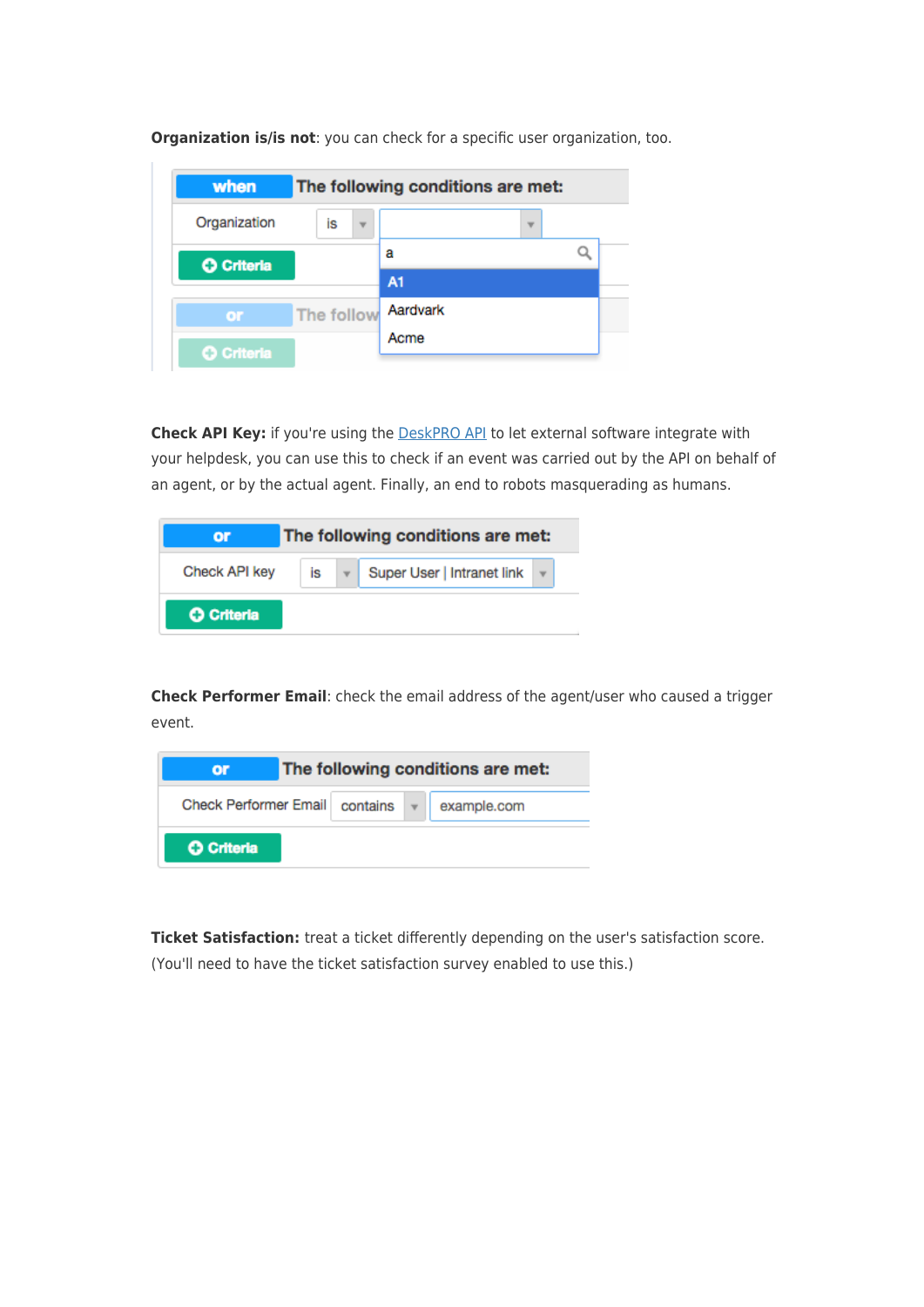| when                   |            |          | The following conditions are met: |  |
|------------------------|------------|----------|-----------------------------------|--|
| Ticket Satisfaction is |            |          | Negative                          |  |
| <b>O</b> Criteria      |            |          |                                   |  |
|                        |            | Negative |                                   |  |
| or                     | The follow |          | <b>Neutral</b>                    |  |
| <b>O</b> Criteria      |            |          | Positive                          |  |

## **New actions you can run**

**Create Task:** assign agents tasks using the DeskPRO **Tasks** app (read [more about this](https://support.deskpro.com/news/view/484) and other tasks improvements).

| then               |                    | The following actions will run:                 |
|--------------------|--------------------|-------------------------------------------------|
|                    | <b>Task Title:</b> | Create new ID card                              |
|                    | Due Date:          | 02 October 2014                                 |
| <b>Create Task</b> | Public:            | √ Yes                                           |
|                    | Creator:           | <b>Current Agent</b><br>$\overline{\mathbf{v}}$ |
|                    | Assignee:          | 1st Level Support<br>v                          |
| <b>O</b> Action    |                    |                                                 |

**Add Agent Note:** you can now automatically add an internal agent note to a ticket.

|         | $\sqrt{ }$ Use the assigned agent if there is one $\circledcirc$     |  |  |  |
|---------|----------------------------------------------------------------------|--|--|--|
| Author: | Amelie Gent                                                          |  |  |  |
|         | Si Ales                                                              |  |  |  |
|         | 1 B $I \oplus \equiv \equiv \equiv \equiv \equiv$<br>2/5<br><b>I</b> |  |  |  |
|         | This ticket was checked by QA                                        |  |  |  |
| ٠       |                                                                      |  |  |  |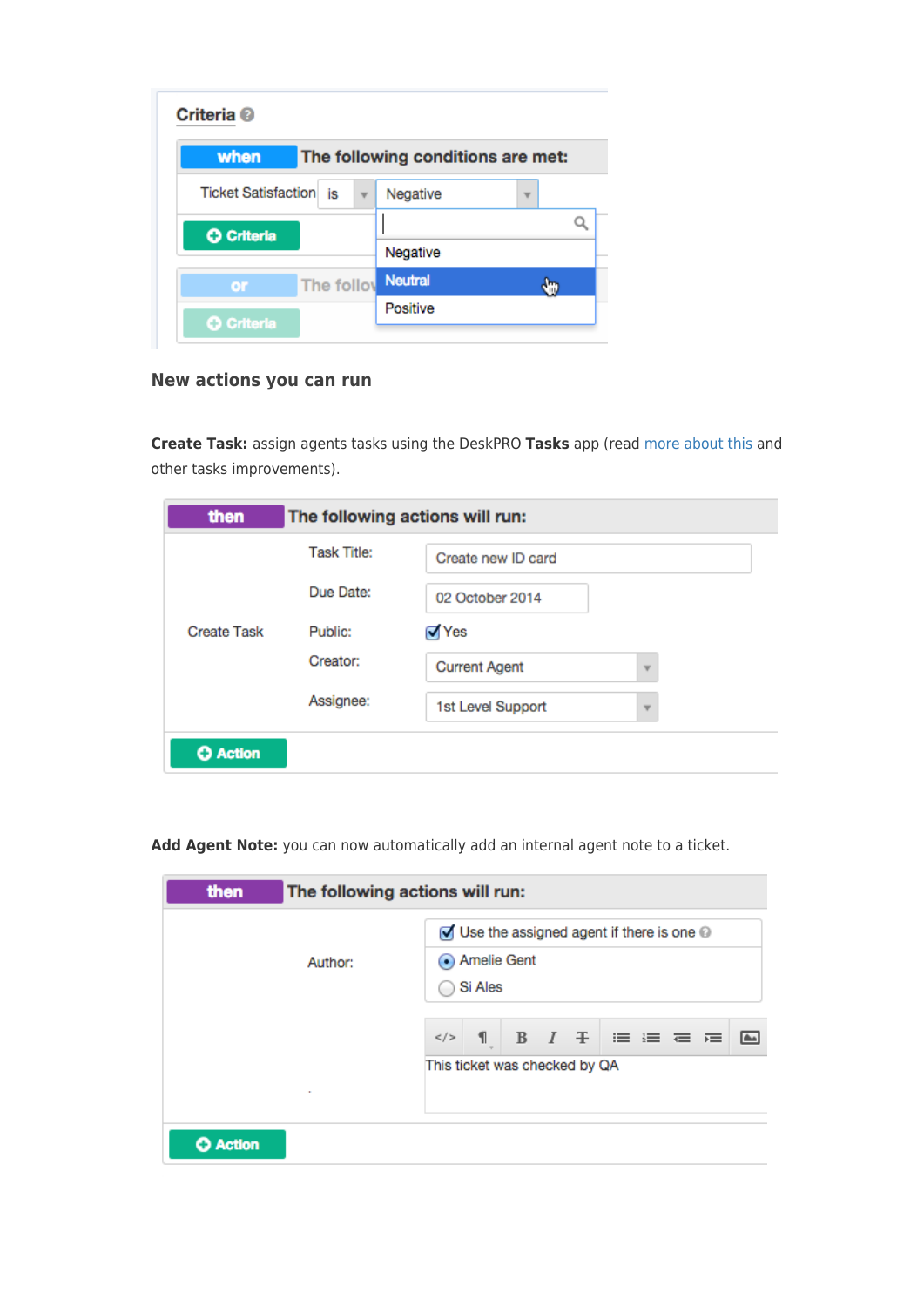**Send Email to a specific email address**: now you can send an email to any address you like, without creating a helpdesk user. If you want to email an automated service, like email-to-Evernote or an email-to-fax gateway, this is the way to do it. You can send to a list of addresses, too.

| then | The following actions will run:                              |                                |
|------|--------------------------------------------------------------|--------------------------------|
|      | Email Address to Send to (separate multiple with<br>commas): | 5553883938@email-to-text.(     |
|      | Template:                                                    | New ticket requires validation |

## **Other improvements**

Actions can now send **custom email headers**: email headers can affect how mail software processes messages.

| X-Custom-Header<br>deskpro | Send Email | From Email: | The account set on the ticket $\vert \mathbf{v} \vert$ |  |
|----------------------------|------------|-------------|--------------------------------------------------------|--|
|                            |            | Headers:    |                                                        |  |

**Set Agent Followers** can now add the current agent.

| then                                  | The following actions will run: |
|---------------------------------------|---------------------------------|
| Set Agent Followers   x Current Agent |                                 |

If you're new to DeskPRO automation and you want to learn all about the power of triggers, escalations, SLAs, macros and round robins, check out the admin manual section on [Automating the Helpdesk](https://www.deskpro.com/manuals/admin-manual/admin-manual.html#automating-the-helpdesk).

Related Content

- [New Feature: Better Search for Users](https://support.deskpro.com/sr/news/posts/new-feature-better-search-for-users)
- [New Feature: Email Log Mass Actions](https://support.deskpro.com/sr/news/posts/new-feature-email-log-mass-actions)
- [New Feature: Shift-Click To Open Tabs In Background](https://support.deskpro.com/sr/news/posts/new-feature-shift-click-to-open-tabs-in-background)
- [New Feature: Chat Search](https://support.deskpro.com/sr/news/posts/new-feature-chat-search)
- [New Feature: Time for a Team Picture](https://support.deskpro.com/sr/news/posts/new-feature-time-for-a-team-picture)
- [New Feature: Department Avatars](https://support.deskpro.com/sr/news/posts/new-feature-department-avatars)
- [New Feature: This Season's Designer Labels](https://support.deskpro.com/sr/news/posts/new-feature-this-season-s-designer-labels)
- [New Feature: Create Tasks Automatically](https://support.deskpro.com/sr/news/posts/new-feature-create-tasks-automatically)
- [New Feature: Close Tabs in Bulk](https://support.deskpro.com/sr/news/posts/new-feature-close-tabs-in-bulk)
- [New Feature: Primary Teams](https://support.deskpro.com/sr/news/posts/new-feature-primary-teams)